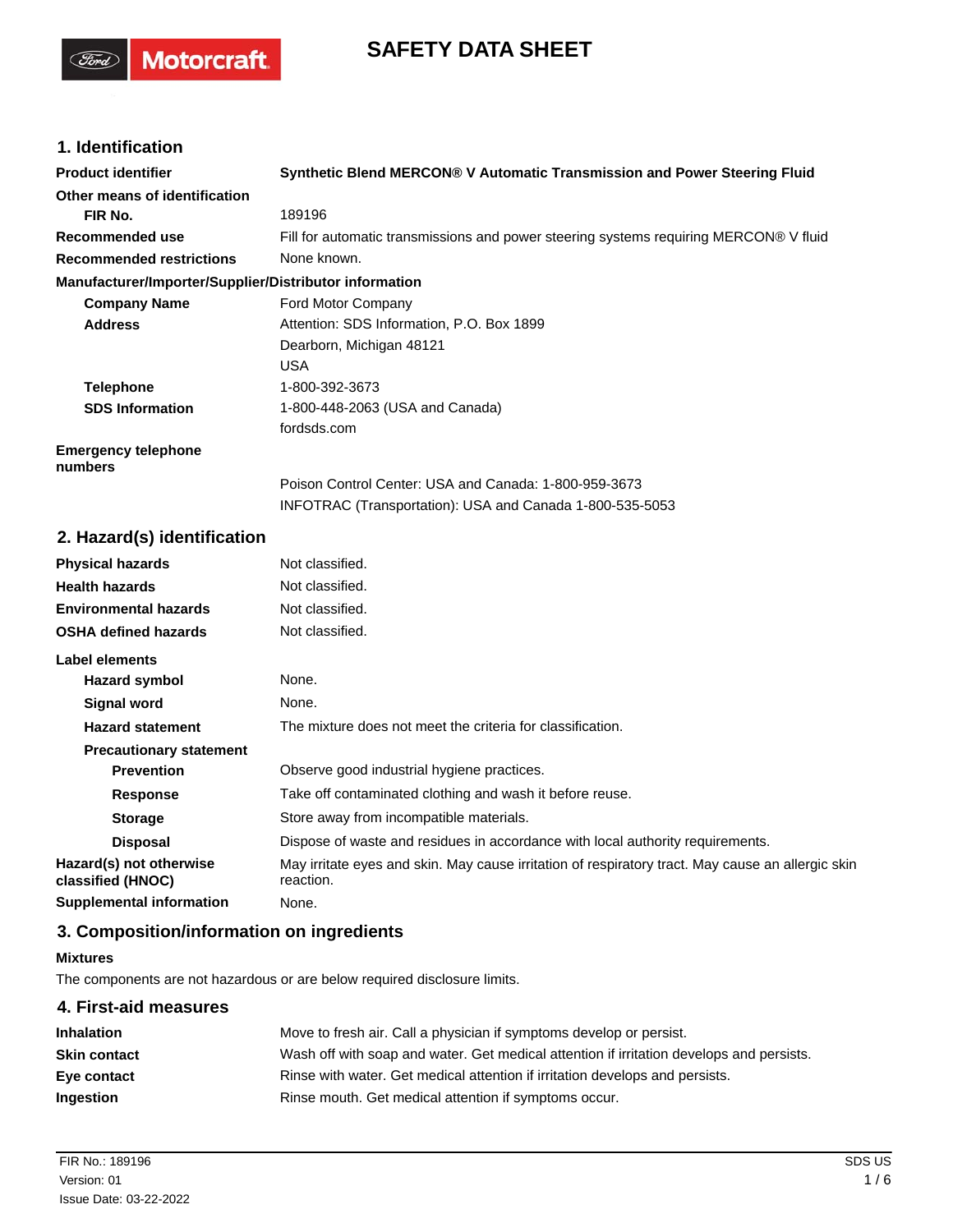| <b>Most important</b><br>symptoms/effects, acute and<br>delayed              | Direct contact with eyes may cause temporary irritation.                                                                                                                  |
|------------------------------------------------------------------------------|---------------------------------------------------------------------------------------------------------------------------------------------------------------------------|
| Indication of immediate<br>medical attention and special<br>treatment needed | Treat symptomatically.                                                                                                                                                    |
| <b>General information</b>                                                   | Ensure that medical personnel are aware of the material(s) involved, and take precautions to<br>protect themselves.                                                       |
| 5. Fire-fighting measures                                                    |                                                                                                                                                                           |
| Suitable extinguishing media                                                 | Water fog. Foam. Dry chemical powder. Carbon dioxide (CO2).                                                                                                               |
| Unsuitable extinguishing<br>media                                            | Do not use water jet as an extinguisher, as this will spread the fire.                                                                                                    |
| Specific hazards arising from<br>the chemical                                | During fire, gases hazardous to health may be formed. Upon decomposition, this product emits<br>carbon monoxide, carbon dioxide and/or low molecular weight hydrocarbons. |
| Special protective equipment<br>and precautions for firefighters             | Self-contained breathing apparatus and full protective clothing must be worn in case of fire.                                                                             |
| <b>Fire fighting</b><br>equipment/instructions                               | Move containers from fire area if you can do so without risk.                                                                                                             |
| <b>Specific methods</b>                                                      | Use standard firefighting procedures and consider the hazards of other involved materials.                                                                                |
| <b>General fire hazards</b>                                                  | No unusual fire or explosion hazards noted.                                                                                                                               |
| 6. Accidental release measures                                               |                                                                                                                                                                           |

| Personal precautions,<br>protective equipment and<br>emergency procedures | Avoid contact with eyes, skin, and clothing. Avoid breathing mist or vapor. Keep unnecessary<br>personnel away. For personal protection, see section 8 of the SDS.                                                                                |
|---------------------------------------------------------------------------|---------------------------------------------------------------------------------------------------------------------------------------------------------------------------------------------------------------------------------------------------|
| <b>Methods and materials for</b><br>containment and cleaning up           | The product is immiscible with water and will spread on the water surface.                                                                                                                                                                        |
|                                                                           | Large Spills: Stop the flow of material, if this is without risk. Dike the spilled material, where this is<br>possible. Absorb in vermiculite, dry sand or earth and place into containers. Following product<br>recovery, flush area with water. |
|                                                                           | Small Spills: Wipe up with absorbent material (e.g. cloth, fleece). Clean surface thoroughly to<br>remove residual contamination.                                                                                                                 |
|                                                                           | Never return spills to original containers for re-use. For waste disposal, see section 13 of the SDS.                                                                                                                                             |
| <b>Environmental precautions</b>                                          | Avoid discharge into drains, water courses or onto the ground.                                                                                                                                                                                    |
| 7. Handling and storage                                                   |                                                                                                                                                                                                                                                   |
| <b>Precautions for safe handling</b>                                      | Avoid contact with eyes, skin, and clothing. Avoid breathing mist or vapor. Avoid prolonged<br>exposure. For personal protection, see Section 8 of the SDS.                                                                                       |
| Conditions for safe storage,<br>including any incompatibilities           | Store in tightly closed container. Store away from incompatible materials (see Section 10 of the<br>SDS).                                                                                                                                         |
| <b>0</b> Expecuse controle/personal protection                            |                                                                                                                                                                                                                                                   |

# **8. Exposure controls/personal protection**

| <b>Occupational exposure limits</b><br>Not applicable. |                                                                                                                                                                                                                                                                                                                                            |
|--------------------------------------------------------|--------------------------------------------------------------------------------------------------------------------------------------------------------------------------------------------------------------------------------------------------------------------------------------------------------------------------------------------|
| <b>Biological limit values</b>                         | No biological exposure limits noted for the ingredient(s).                                                                                                                                                                                                                                                                                 |
| Appropriate engineering<br>controls                    | Use adequate ventilation to control airborne concentrations below the exposure limits/guidelines. If<br>user operations generate a vapor, dust and/or mist, use process enclosure, appropriate local<br>exhaust ventilation, or other engineering controls to control airborne levels below the<br>recommended exposure limits/guidelines. |
|                                                        | Individual protection measures, such as personal protective equipment                                                                                                                                                                                                                                                                      |
| <b>Eye/face protection</b>                             | Wear safety glasses with side shields (or goggles).                                                                                                                                                                                                                                                                                        |
| <b>Skin protection</b>                                 |                                                                                                                                                                                                                                                                                                                                            |
| <b>Hand protection</b>                                 | Suitable chemical protective gloves should be worn when the potential exists for skin exposure.<br>The choice of an appropriate glove does not only depend on its material but also on other quality<br>features and is different from one producer to the other. Nitrile gloves are recommended.                                          |
| Other                                                  | Wear appropriate chemical resistant clothing if applicable.                                                                                                                                                                                                                                                                                |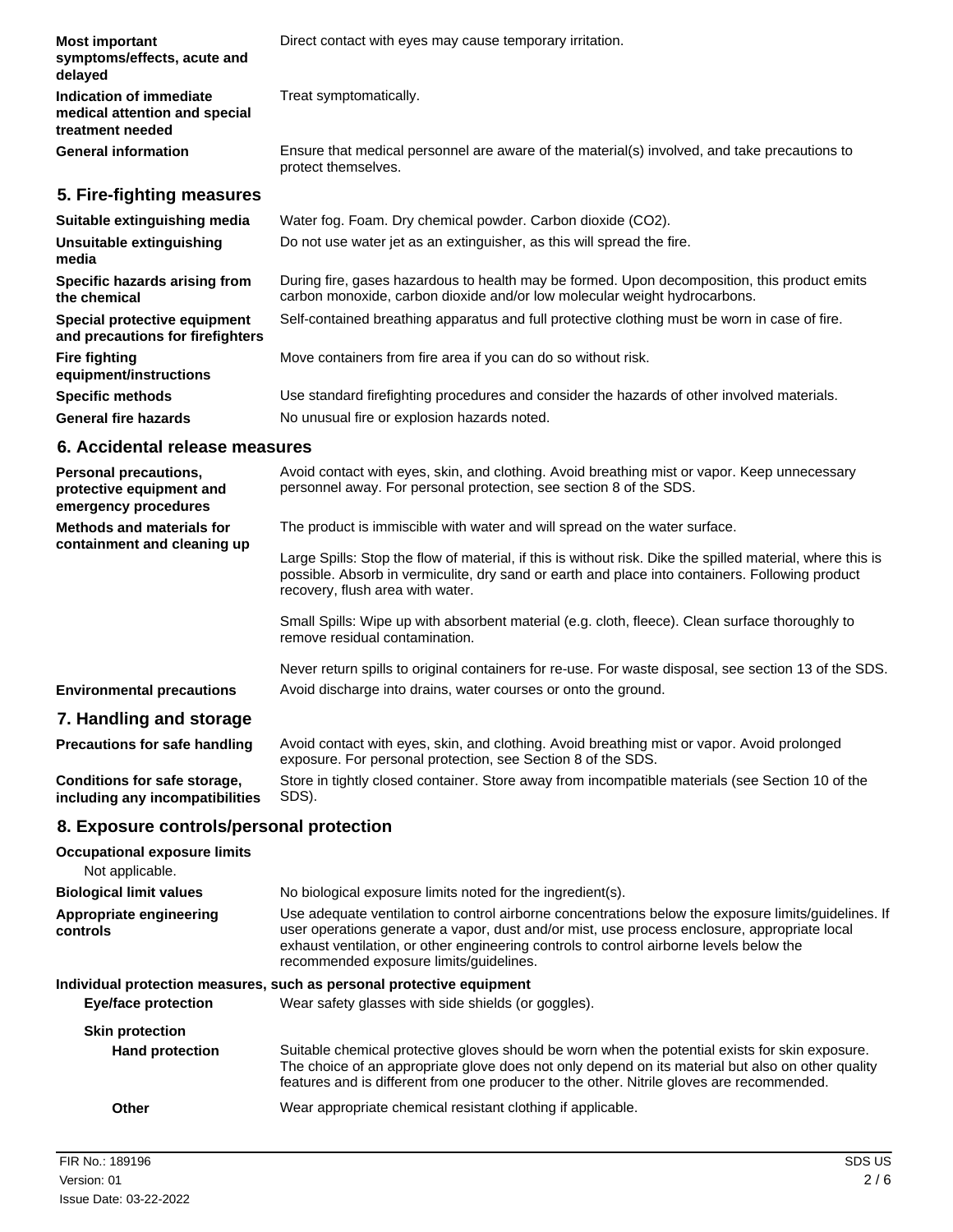| <b>Respiratory protection</b>     | If engineering controls do not maintain airborne concentrations to a level which is adequate to<br>protect worker health, an approved respirator must be worn. Respirator selection, use and<br>maintenance should be in accordance with the requirements of OSHA Respiratory Protection<br>Standard 29 CFR 1910.134 and/or Canadian Standard CSA Z94.4. |
|-----------------------------------|----------------------------------------------------------------------------------------------------------------------------------------------------------------------------------------------------------------------------------------------------------------------------------------------------------------------------------------------------------|
| <b>Thermal hazards</b>            | Wear appropriate thermal protective clothing, when necessary.                                                                                                                                                                                                                                                                                            |
| General hygiene<br>considerations | Always observe good personal hygiene measures, such as washing after handling the material<br>and before eating, drinking, and/or smoking. Routinely wash work clothing and protective<br>equipment to remove contaminants.                                                                                                                              |

# **9. Physical and chemical properties**

| Appearance                                        |                                                                                                                     |
|---------------------------------------------------|---------------------------------------------------------------------------------------------------------------------|
| <b>Physical state</b>                             | Liquid.                                                                                                             |
| Form                                              | Liquid.                                                                                                             |
| <b>Color</b>                                      | Red                                                                                                                 |
| Odor                                              | Aliphatic.                                                                                                          |
| <b>Odor threshold</b>                             | Not available.                                                                                                      |
| pH                                                | Not available.                                                                                                      |
| Melting point/freezing point                      | Not available.                                                                                                      |
| Initial boiling point and boiling<br>range        | Not available.                                                                                                      |
| <b>Flash point</b>                                | > 365.0 °F (> 185.0 °C) Pensky-Martens Closed Cup                                                                   |
| <b>Evaporation rate</b>                           | $< 1$ (BuAc=1)                                                                                                      |
| Flammability (solid, gas)                         | Not applicable.                                                                                                     |
| Upper/lower flammability or explosive limits      |                                                                                                                     |
| Explosive limit - lower (%)                       | Not available.                                                                                                      |
| Explosive limit - upper (%)                       | Not available.                                                                                                      |
| Vapor pressure                                    | $<$ 1 mm Hg                                                                                                         |
| Vapor density                                     | $> 1$ (Air=1)                                                                                                       |
| <b>Relative density</b>                           | $0.84 - 0.85$ (Water=1)                                                                                             |
| Relative density temperature                      | 60.08 °F (15.6 °C)                                                                                                  |
| Solubility(ies)                                   |                                                                                                                     |
| Solubility (water)                                | Negligible                                                                                                          |
| <b>Partition coefficient</b><br>(n-octanol/water) | Not available.                                                                                                      |
| <b>Auto-ignition temperature</b>                  | Not available.                                                                                                      |
| <b>Decomposition temperature</b>                  | Not available.                                                                                                      |
| <b>Viscosity</b>                                  | $31 - 35$ $cSt$                                                                                                     |
| <b>Viscosity temperature</b>                      | 104 °F (40 °C)                                                                                                      |
| 10. Stability and reactivity                      |                                                                                                                     |
| <b>Reactivity</b>                                 | The product is stable and non-reactive under normal conditions of use, storage and transport.                       |
| <b>Chemical stability</b>                         | Material is stable under normal conditions.                                                                         |
| <b>Possibility of hazardous</b><br>reactions      | No dangerous reaction known under conditions of normal use.                                                         |
| <b>Conditions to avoid</b>                        | Contact with incompatible materials.                                                                                |
| Incompatible materials                            | Strong oxidizing agents.                                                                                            |
| <b>Hazardous decomposition</b><br>products        | Upon decomposition, this product emits carbon monoxide, carbon dioxide and/or low molecular<br>weight hydrocarbons. |
|                                                   |                                                                                                                     |

# **11. Toxicological information**

## **Information on likely routes of exposure**

| <b>Inhalation</b> | Based on available data, the classification criteria are not met. May cause irritation to the |
|-------------------|-----------------------------------------------------------------------------------------------|
|                   | respiratory system. Prolonged inhalation may be harmful.                                      |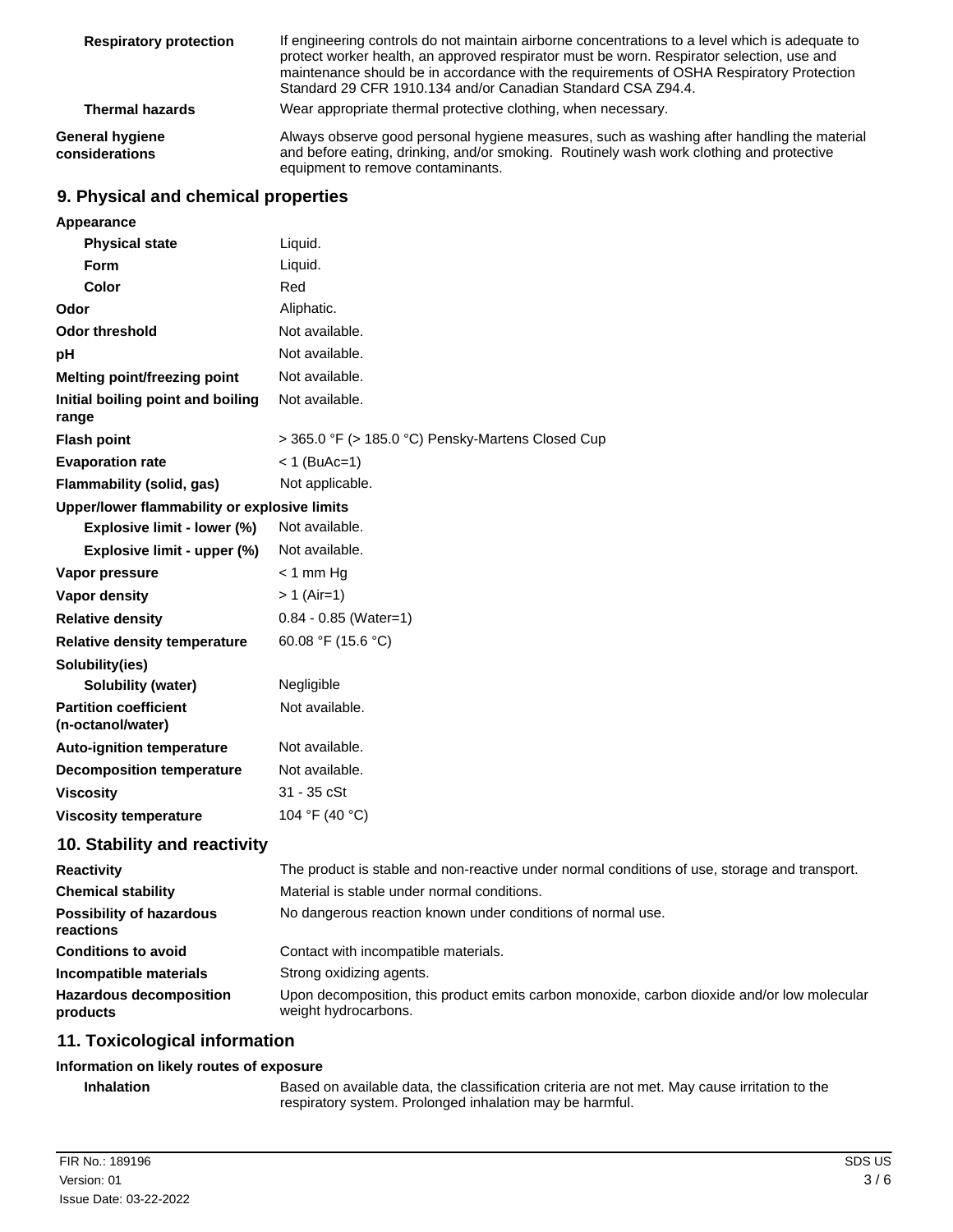| Skin contact                                                                       | Based on available data, the classification criteria are not met. May be irritating to the skin. May<br>cause an allergic skin reaction.                                                                               |
|------------------------------------------------------------------------------------|------------------------------------------------------------------------------------------------------------------------------------------------------------------------------------------------------------------------|
| Eye contact                                                                        | Based on available data, the classification criteria are not met. May be irritating to eyes.                                                                                                                           |
| Ingestion                                                                          | Based on available data, the classification criteria are not met. Ingestion may cause<br>gastrointestinal irritation, nausea, vomiting and diarrhea.                                                                   |
| Symptoms related to the<br>physical, chemical and<br>toxicological characteristics | Direct contact with eyes may cause temporary irritation.                                                                                                                                                               |
| Information on toxicological effects                                               |                                                                                                                                                                                                                        |
| <b>Acute toxicity</b>                                                              | Not expected to be hazardous by OSHA criteria.                                                                                                                                                                         |
| <b>Skin corrosion/irritation</b>                                                   | Prolonged skin contact may cause temporary irritation.                                                                                                                                                                 |
| Serious eye damage/eye<br>irritation                                               | Direct contact with eyes may cause temporary irritation.                                                                                                                                                               |
| Respiratory or skin sensitization                                                  |                                                                                                                                                                                                                        |
| <b>Respiratory sensitization</b>                                                   | Not a respiratory sensitizer.                                                                                                                                                                                          |
| Skin sensitization                                                                 | May cause an allergic skin reaction.                                                                                                                                                                                   |
| Germ cell mutagenicity                                                             | No data available to indicate product or any components present at greater than 0.1% are<br>mutagenic or genotoxic.                                                                                                    |
| Carcinogenicity                                                                    | Not classifiable as to carcinogenicity to humans. Base oil severely refined: Not carcinogenic in<br>animal studies. Representative material passes IP-346, Modified Ames test, and/or other<br>screening tests.        |
| IARC Monographs. Overall Evaluation of Carcinogenicity                             |                                                                                                                                                                                                                        |
| Not listed.<br>Not listed.                                                         | OSHA Specifically Regulated Substances (29 CFR 1910.1001-1053)                                                                                                                                                         |
| <b>Reproductive toxicity</b>                                                       | This product is not expected to cause reproductive or developmental effects.                                                                                                                                           |
| Specific target organ toxicity -<br>single exposure                                | Not classified.                                                                                                                                                                                                        |
| Specific target organ toxicity -<br>repeated exposure                              | Not classified.                                                                                                                                                                                                        |
| <b>Aspiration hazard</b>                                                           | Not an aspiration hazard.                                                                                                                                                                                              |
| <b>Chronic effects</b>                                                             | Prolonged inhalation may be harmful.                                                                                                                                                                                   |
| 12. Ecological information                                                         |                                                                                                                                                                                                                        |
| <b>Ecotoxicity</b>                                                                 | The product is not classified as environmentally hazardous. However, this does not exclude the<br>possibility that large or frequent spills can have a harmful or damaging effect on the environment.                  |
| <b>Persistence and degradability</b><br><b>Bioaccumulative potential</b>           | No data is available on the degradability of any ingredients in the mixture.                                                                                                                                           |
| <b>Mobility in soil</b>                                                            | No data available.                                                                                                                                                                                                     |
| Other adverse effects                                                              | No other adverse environmental effects (e.g. ozone depletion, photochemical ozone creation<br>potential, endocrine disruption, global warming potential) are expected from this component.                             |
| 13. Disposal considerations                                                        |                                                                                                                                                                                                                        |
| <b>Disposal instructions</b>                                                       | Collect and reclaim or dispose in sealed containers at licensed waste disposal site. Don't pollute.<br>Conserve resources. Return used oil to collection centers.                                                      |
| <b>Local disposal regulations</b>                                                  | Dispose in accordance with all applicable regulations.                                                                                                                                                                 |
| Hazardous waste code                                                               | The waste code should be assigned in discussion between the user, the producer and the waste<br>disposal company.                                                                                                      |
| Waste from residues / unused<br>products                                           | Dispose of in accordance with local regulations. Empty containers or liners may retain some<br>product residues. This material and its container must be disposed of in a safe manner (see:<br>Disposal instructions). |
| <b>Contaminated packaging</b>                                                      | Since emptied containers may retain product residue, follow label warnings even after container is<br>emptied. Empty containers should be taken to an approved waste handling site for recycling or<br>disposal.       |
|                                                                                    |                                                                                                                                                                                                                        |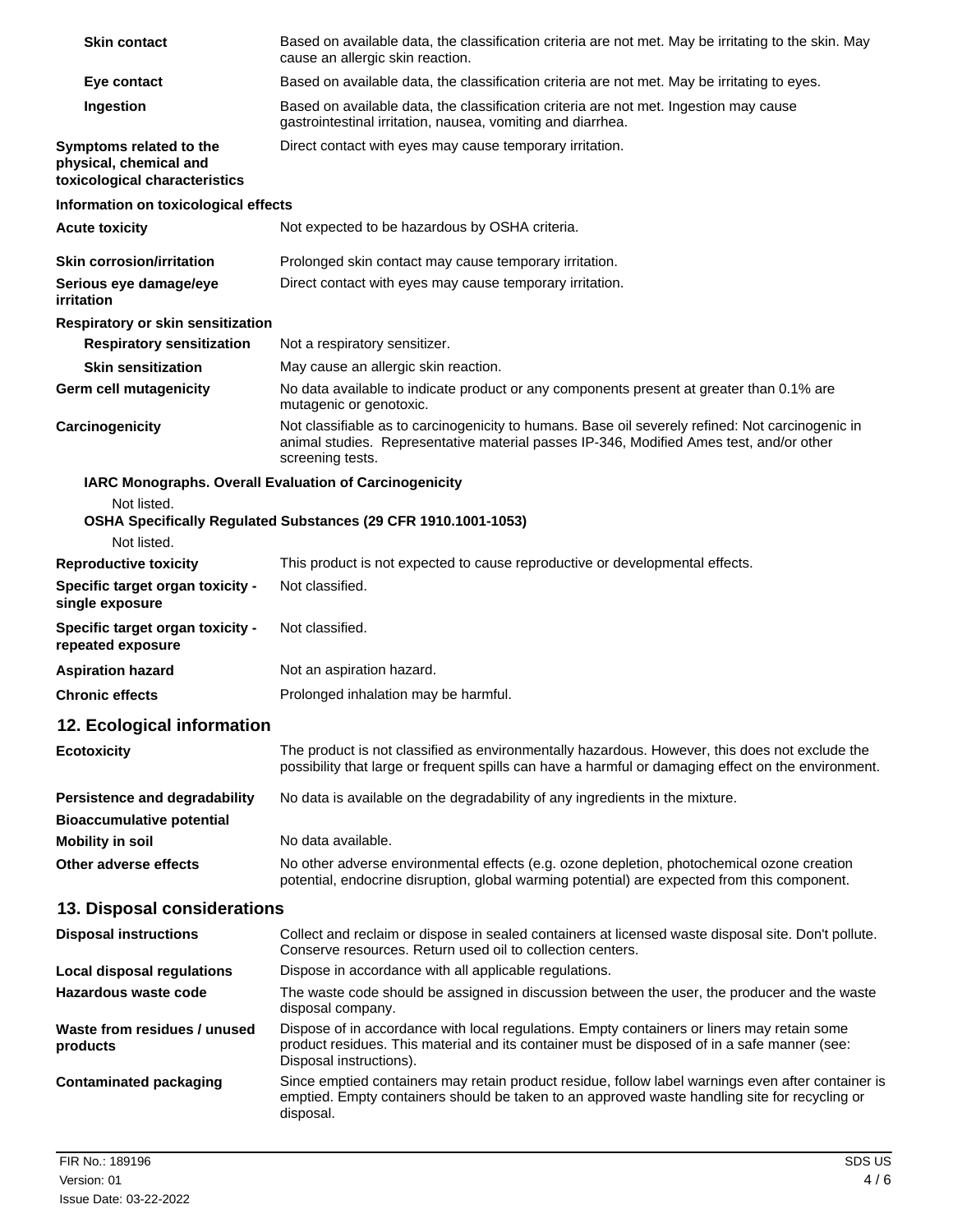# **14. Transport information**

# **DOT**

Not regulated as dangerous goods.

# **IATA**

Not regulated as dangerous goods.

#### **IMDG**

Not regulated as dangerous goods.

**Transport in bulk according to** Not established. **Annex II of MARPOL 73/78 and the IBC Code**

# **15. Regulatory information**

#### **US federal regulations**

This product is not known to be a "Hazardous Chemical" as defined by the OSHA Hazard Communication Standard, 29 CFR 1910.1200.

# **Toxic Substances Control Act (TSCA)**

**TSCA Section 12(b) Export Notification (40 CFR 707, Subpt. D)**

Not regulated.

#### **CERCLA Hazardous Substance List (40 CFR 302.4)**

Not listed.

#### **SARA 304 Emergency release notification**

Not regulated.

**OSHA Specifically Regulated Substances (29 CFR 1910.1001-1053)**

Not listed.

#### **Superfund Amendments and Reauthorization Act of 1986 (SARA)**

**SARA 302 Extremely hazardous substance**

Not listed.

#### **SARA 311/312 Hazardous** No **chemical**

**SARA 313 (TRI reporting)**

Not regulated.

#### **Other federal regulations**

## **Clean Air Act (CAA) Section 112 Hazardous Air Pollutants (HAPs) List**

Not regulated.

**Clean Air Act (CAA) Section 112(r) Accidental Release Prevention (40 CFR 68.130)**

Not regulated.

**Safe Drinking Water Act** Not regulated. **(SDWA)**

## **US state regulations**

#### **California Proposition 65**



WARNING: This product can expose you to ETHYL ACRYLATE, which is known to the State of California to cause cancer. For more information go to www.P65Warnings.ca.gov.

#### **California Proposition 65 - CRT: Listed date/Carcinogenic substance**

ETHYL ACRYLATE (CAS 140-88-5) Listed: July 1, 1989

#### **International Inventories**

All components are listed or are exempt from listing on the Toxic Substances Control Act Inventory.

# **16. Other information, including date of preparation or last revision**

| <b>Issue date</b>               | 03-22-2022                                           |
|---------------------------------|------------------------------------------------------|
| <b>Version</b>                  | 01                                                   |
| <b>HMIS<sup>®</sup></b> ratings | Health: $0$<br>Flammability: 1<br>Physical hazard: 0 |